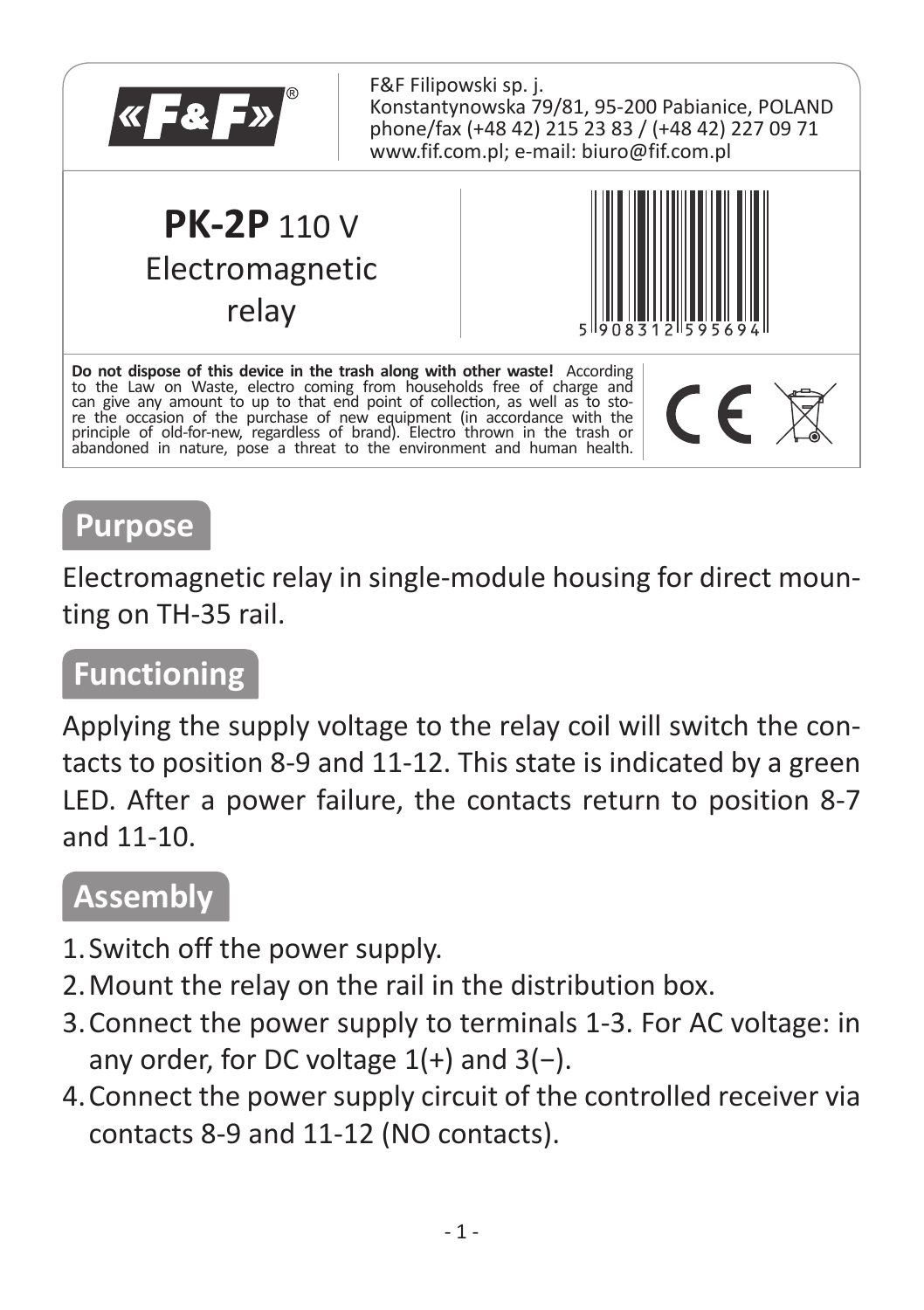## **Connecting diagram**



- 1-3 power supply 110 V AC/DC
	- 7 NC break contact (passive)<br>8 COM common contact
	- COM common contact
	- 9 NO closing contact (active)
- 10 NC break contact (passive)<br>11 COM common contact
- 11 COM common contact<br>12 NO closing contact (act
- NO closing contact (active)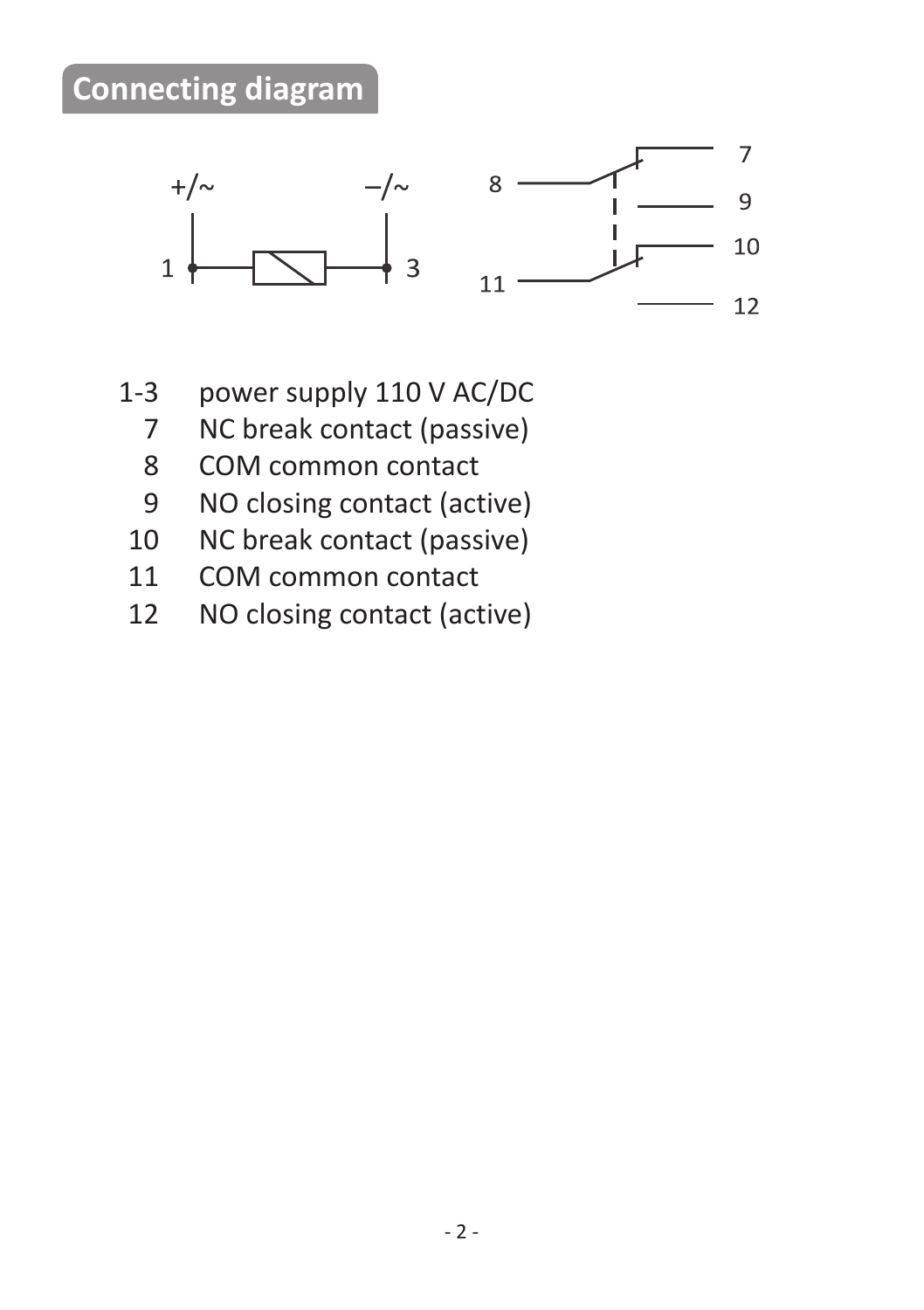# **Technical data**

| power supply                | 110 V AC/DC                         |
|-----------------------------|-------------------------------------|
| maximum load current (AC-1) | $2\times8$ A*                       |
| switching voltage           | 250 V AC                            |
| contact                     | $2\times NO/NC$                     |
| usage category              | $AC-7a$                             |
| insulation voltage          | 400 V                               |
| surge voltage               |                                     |
| contacts-coil               | 2.5 kV                              |
| contact separation          | $1.2$ kV                            |
| surge resistance            | 3 kV                                |
| current consumption         | 25 mA                               |
| activation time             | $<$ 40 ms                           |
| deactivation time           | $<$ 20 $ms$                         |
| mechanical durability       | min. $5 \times 10^6$ cycles         |
| electrical durability       | min. $1 \times 10^5$ cycles         |
| power indicator             | LED                                 |
| power consumption           | 25 mA                               |
| working temperature         | $-25 \div 50^{\circ}$ C             |
| terminal                    | screw terminals 2.5 mm <sup>2</sup> |
| tightening torque           | $0.4$ Nm                            |
| dimensions                  | 1 module (18 mm)                    |
| mounting                    | on TH-35 rail                       |
| protection level            | <b>IP20</b>                         |
|                             |                                     |

*<sup>\*</sup> modular contactors are recommended*

**Contract Contract**